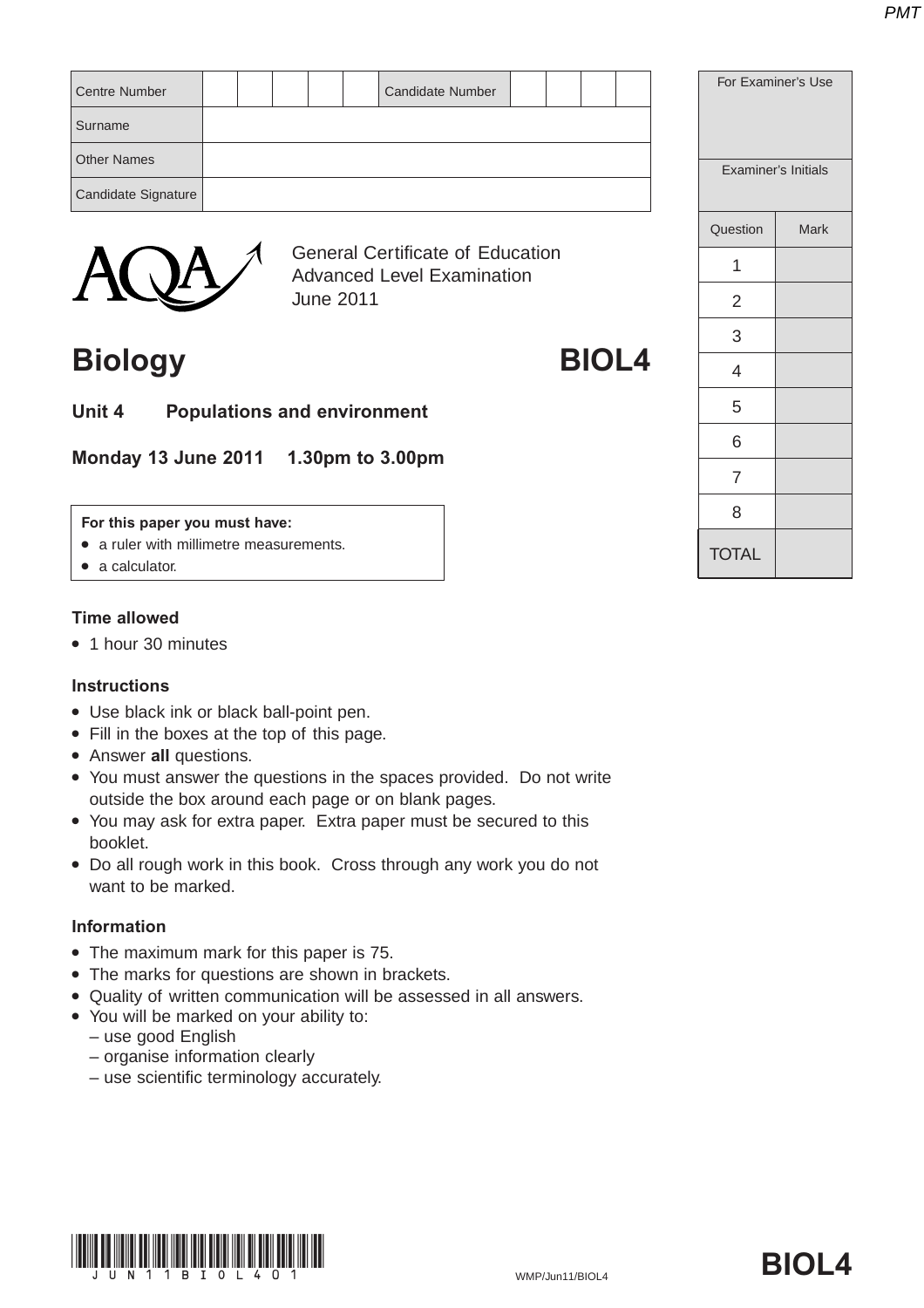| 1 $(a)$<br>The table contains statements about three biological processes.<br>process. |                |                                 |                                              |                                                                                                                                                                                                                                                  |  |
|----------------------------------------------------------------------------------------|----------------|---------------------------------|----------------------------------------------|--------------------------------------------------------------------------------------------------------------------------------------------------------------------------------------------------------------------------------------------------|--|
|                                                                                        | Photosynthesis | <b>Anaerobic</b><br>respiration | <b>Aerobic</b><br>respiration                |                                                                                                                                                                                                                                                  |  |
| ATP produced                                                                           |                |                                 |                                              |                                                                                                                                                                                                                                                  |  |
| Occurs in<br>organelles                                                                |                |                                 |                                              |                                                                                                                                                                                                                                                  |  |
| Electron transport<br>chain involved                                                   |                |                                 |                                              |                                                                                                                                                                                                                                                  |  |
|                                                                                        |                |                                 |                                              | $(3$ marks)                                                                                                                                                                                                                                      |  |
|                                                                                        |                |                                 |                                              | $(1$ mark)                                                                                                                                                                                                                                       |  |
|                                                                                        |                |                                 |                                              |                                                                                                                                                                                                                                                  |  |
|                                                                                        |                |                                 |                                              |                                                                                                                                                                                                                                                  |  |
|                                                                                        |                |                                 |                                              |                                                                                                                                                                                                                                                  |  |
|                                                                                        |                |                                 |                                              | $(2$ marks)                                                                                                                                                                                                                                      |  |
|                                                                                        | 2.             | biological processes.           | Answer all questions in the spaces provided. | Complete the table with a tick if the statement in the first column is true, for each<br>Write a simple equation to show how ATP is synthesised from ADP.<br>Give two ways in which the properties of ATP make it a suitable source of energy in |  |

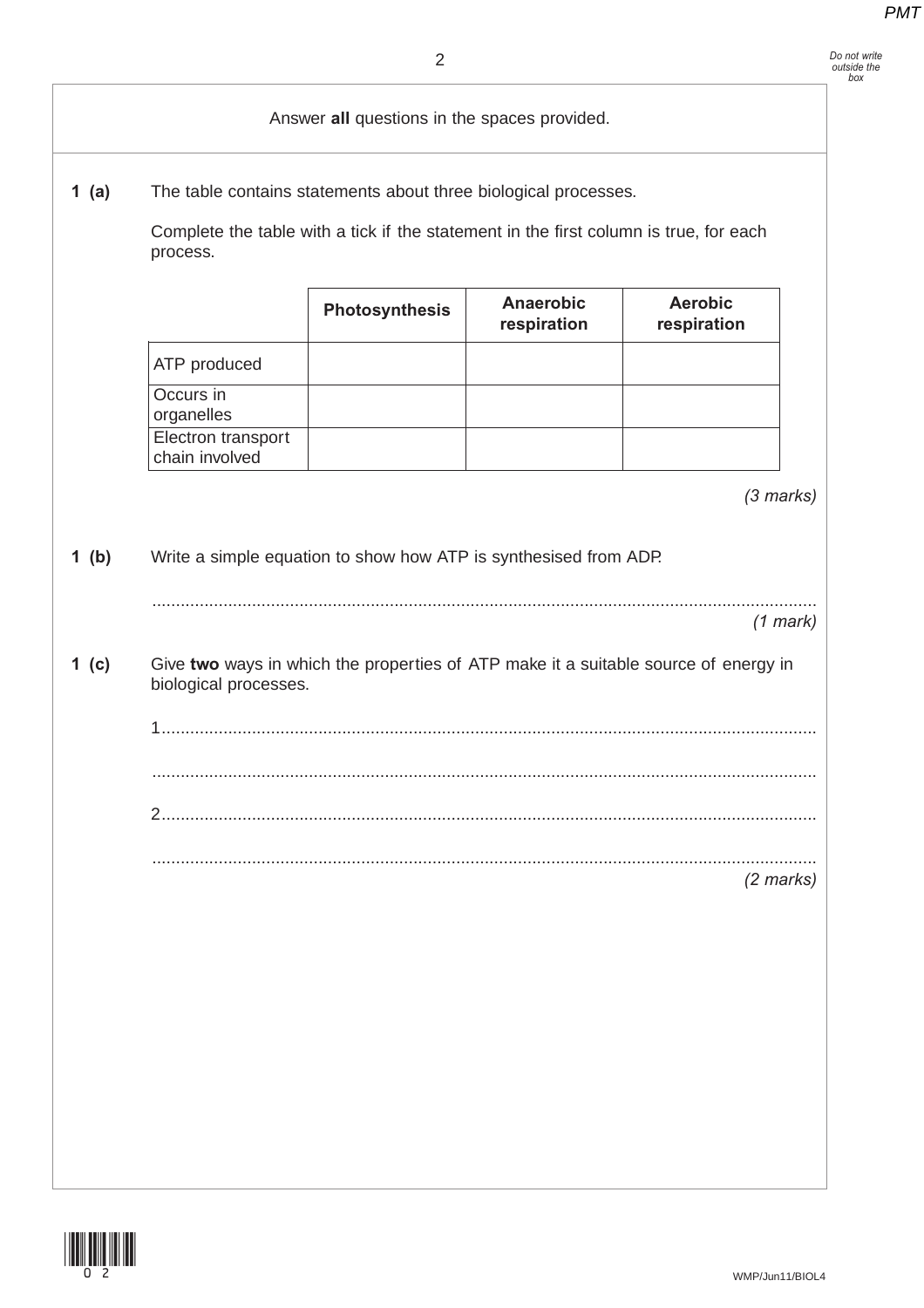## Do not write<br>outside the<br>box

 $1(d)$ Humans synthesise more than their body mass of ATP each day. Explain why it is necessary for them to synthesise such a large amount of ATP.  $\sim$   $\sim$ . . . . . . . . . . . . . . . . .  $(2 \text{ marks})$ 

Turn over for the next question

8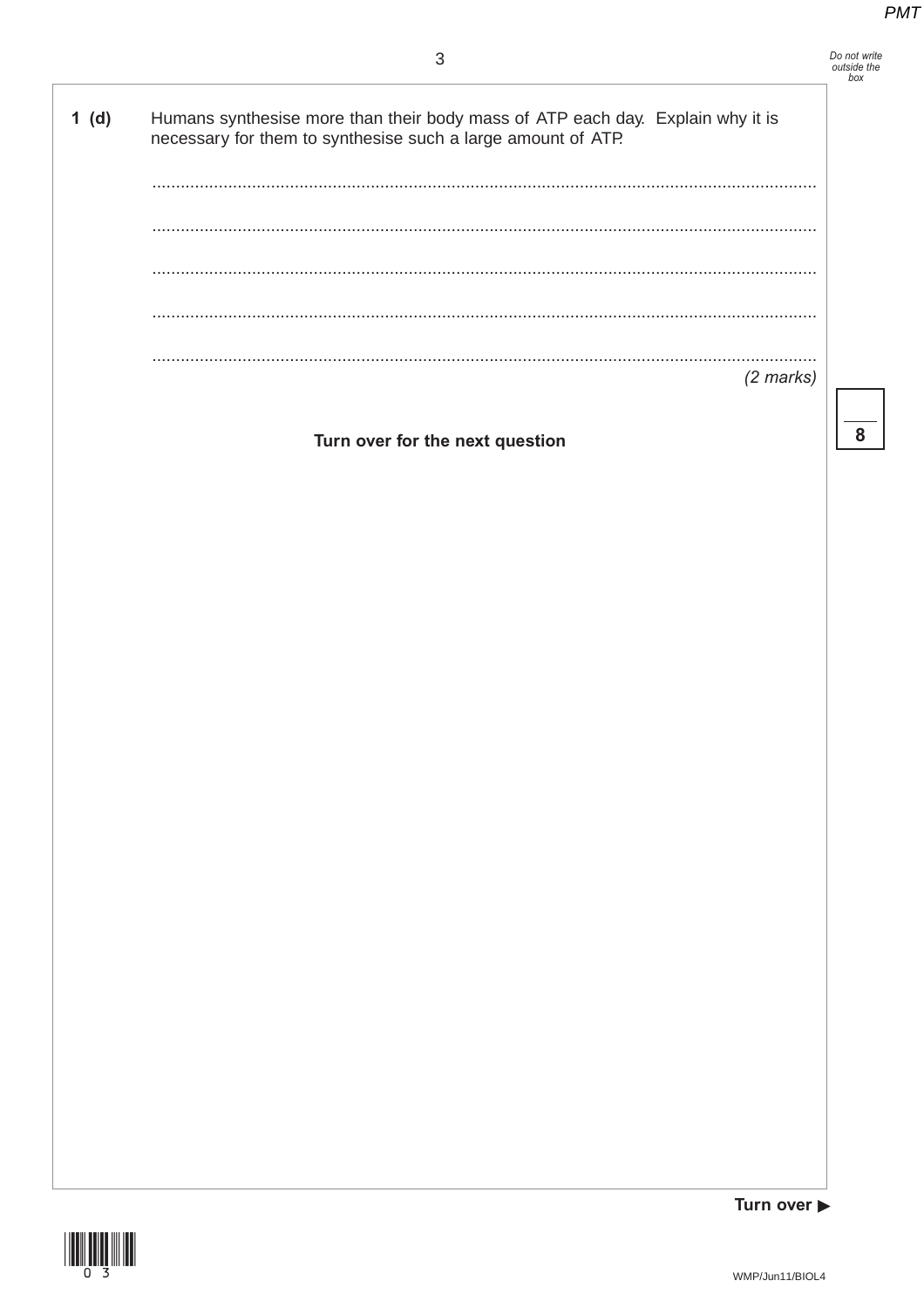$\overline{2}$ Scientists measured the mean temperature in a field each month between March and October. The table shows their results. Mean temperature / °C **Month** March  $\overline{9}$  $11$ April May 14 June  $17$ July 20 18 August September 16 October 14 The gross productivity of the plants in the field was highest in July.  $2(a)$ Use the data in the table to explain why.  $(2 \text{ marks})$ 2 (b) (i) Give the equation that links gross productivity and net productivity.  $(1$  mark) 2 (b) (ii) The net productivity of the plants in the field was higher in August than in July. Use the equation in part (b)(i) and your knowledge of photosynthesis and respiration to suggest why.  $(2 \text{ marks})$ 

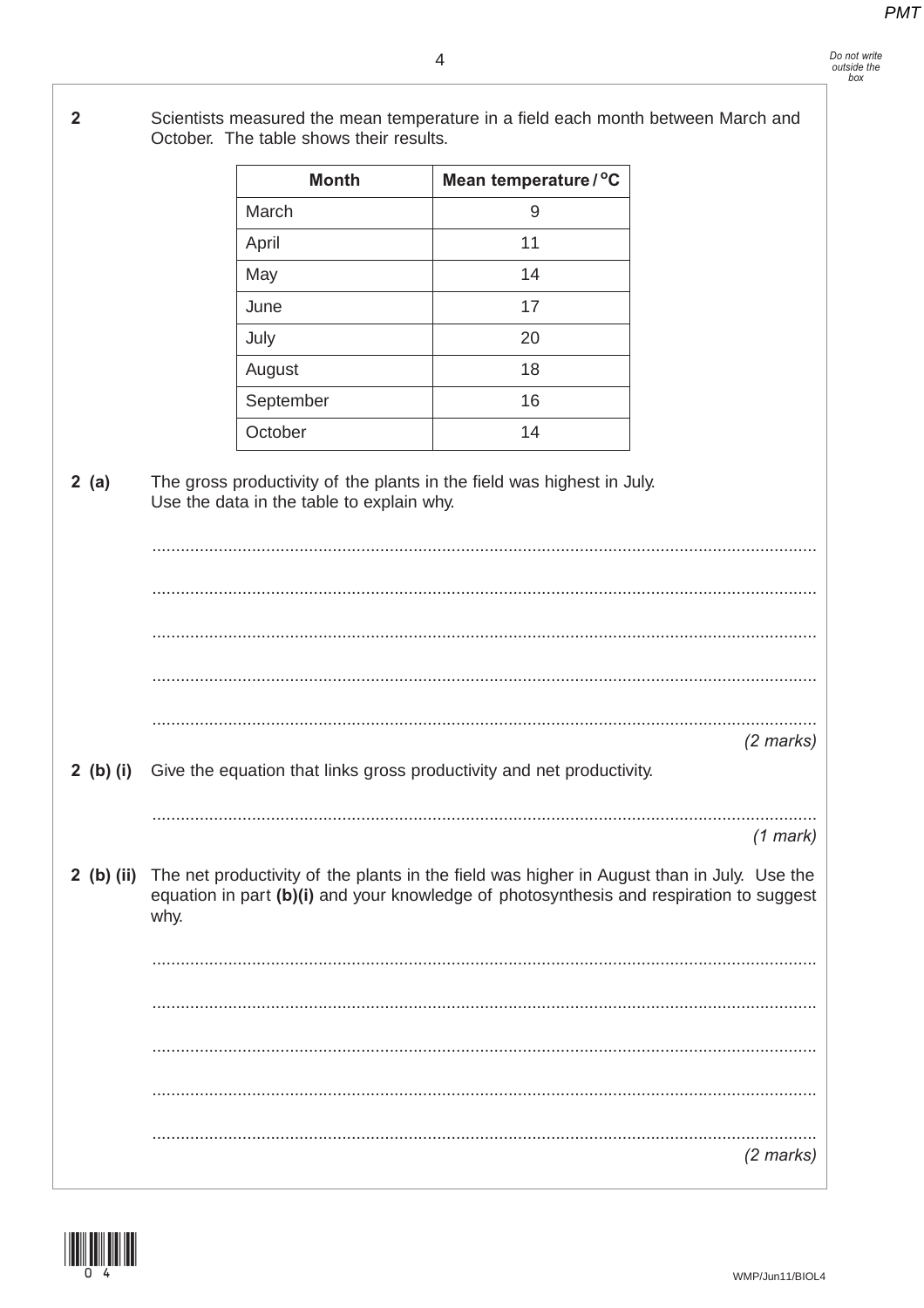| Do not write |
|--------------|
| outside the  |
| box          |

 $\overline{\mathbf{8}}$ 

| 2 (c) | A horse was kept in the field from March to October. During the summer months,<br>the horse was able to eat more than it needed to meet its minimum daily requirements. |
|-------|-------------------------------------------------------------------------------------------------------------------------------------------------------------------------|
|       | Suggest how the horse used the extra nutrients absorbed.                                                                                                                |
|       |                                                                                                                                                                         |
|       |                                                                                                                                                                         |
|       |                                                                                                                                                                         |
|       |                                                                                                                                                                         |
|       |                                                                                                                                                                         |
|       | $(1$ mark)                                                                                                                                                              |
|       |                                                                                                                                                                         |
| 2(d)  | The horse's mean energy expenditure was higher in March than it was in August. Use<br>information in the table to suggest why.                                          |
|       |                                                                                                                                                                         |
|       |                                                                                                                                                                         |
|       |                                                                                                                                                                         |
|       |                                                                                                                                                                         |
|       |                                                                                                                                                                         |
|       |                                                                                                                                                                         |
|       |                                                                                                                                                                         |
|       | $(2$ marks)                                                                                                                                                             |
|       |                                                                                                                                                                         |
|       |                                                                                                                                                                         |
|       | Turn over for the next question                                                                                                                                         |
|       |                                                                                                                                                                         |
|       |                                                                                                                                                                         |
|       |                                                                                                                                                                         |
|       |                                                                                                                                                                         |
|       |                                                                                                                                                                         |
|       |                                                                                                                                                                         |
|       |                                                                                                                                                                         |
|       |                                                                                                                                                                         |
|       |                                                                                                                                                                         |
|       |                                                                                                                                                                         |
|       |                                                                                                                                                                         |
|       |                                                                                                                                                                         |
|       |                                                                                                                                                                         |
|       |                                                                                                                                                                         |
|       |                                                                                                                                                                         |
|       |                                                                                                                                                                         |
|       |                                                                                                                                                                         |
|       |                                                                                                                                                                         |
|       | Turn over $\blacktriangleright$                                                                                                                                         |



WMP/Jun11/BIOL4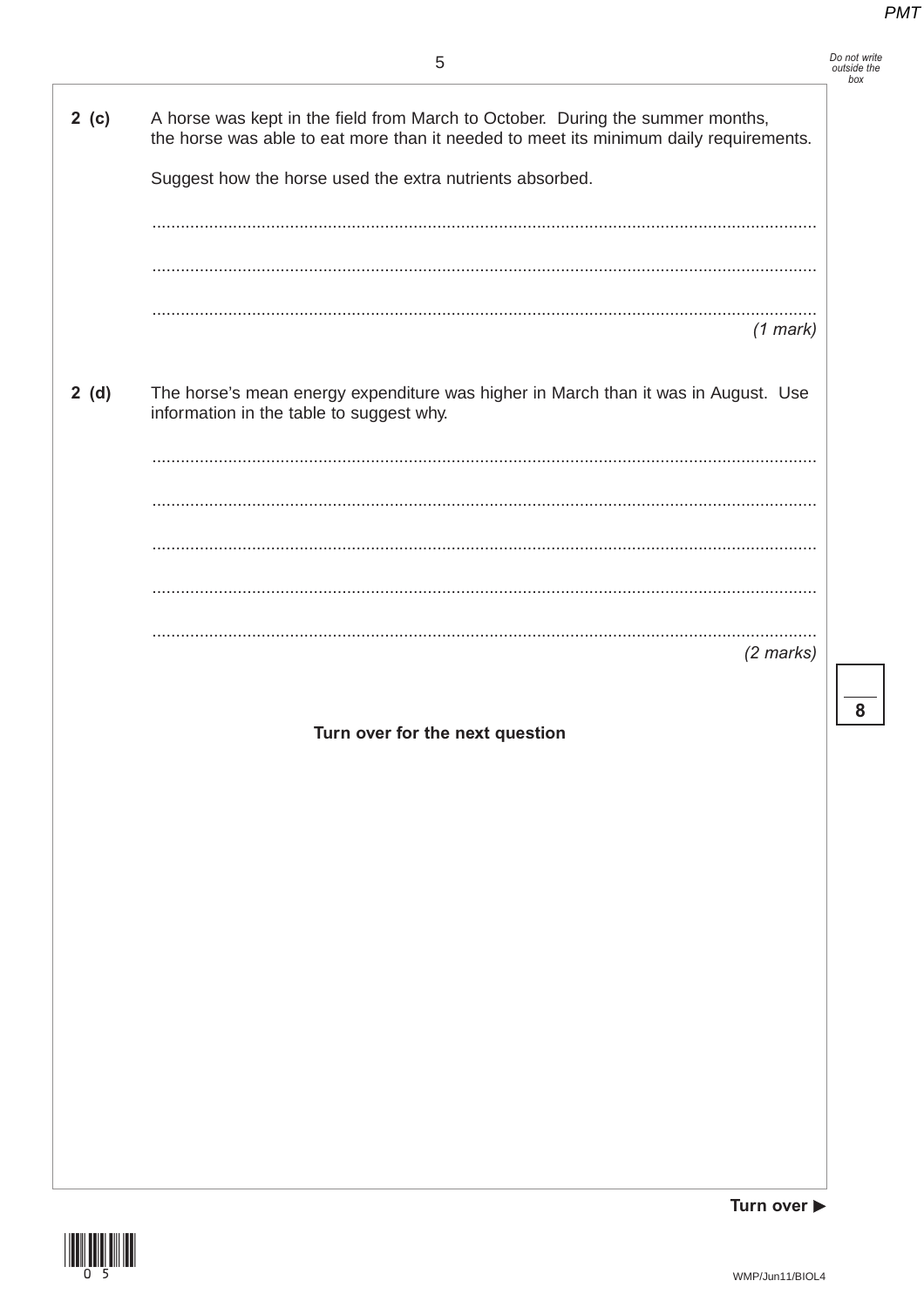**3** Intensive rearing of livestock produces large quantities of waste. Some farmers use an anaerobic digester to get rid of the waste.

> In an anaerobic digester, microorganisms break down the large, organic molecules in the waste. This produces methane, which is a useful fuel. It also produces organic substances that can be used as a natural fertiliser.

The diagram shows an anaerobic digester.



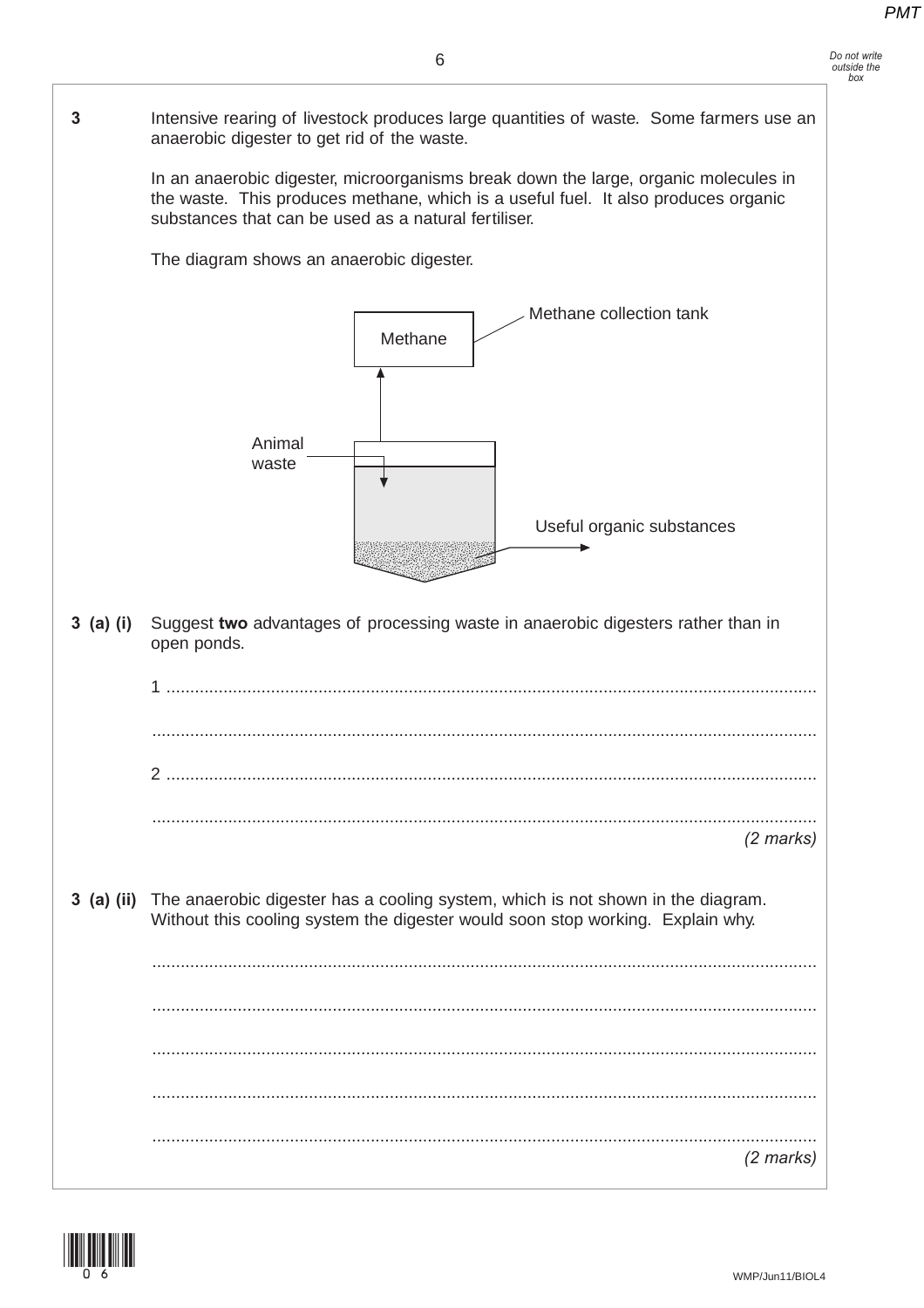| Do not write |
|--------------|
| outside the  |
| box          |

 $\overline{\mathbf{8}}$ 

| $3$ (b) (i) | The over-application of fertiliser increases the rate of leaching. Explain the<br>consequences of leaching of fertiliser into ponds and lakes. |
|-------------|------------------------------------------------------------------------------------------------------------------------------------------------|
|             |                                                                                                                                                |
|             |                                                                                                                                                |
|             |                                                                                                                                                |
|             |                                                                                                                                                |
|             |                                                                                                                                                |
|             | $(3$ marks)                                                                                                                                    |
|             |                                                                                                                                                |
|             |                                                                                                                                                |
|             | 3 (b) (ii) Give one advantage of using natural fertiliser produced in the digester rather than an<br>artificial fertiliser.                    |
|             |                                                                                                                                                |
|             |                                                                                                                                                |
|             | $(1$ mark)                                                                                                                                     |
|             |                                                                                                                                                |
|             | Turn over for the next question                                                                                                                |
|             |                                                                                                                                                |
|             |                                                                                                                                                |
|             |                                                                                                                                                |
|             |                                                                                                                                                |
|             |                                                                                                                                                |
|             |                                                                                                                                                |

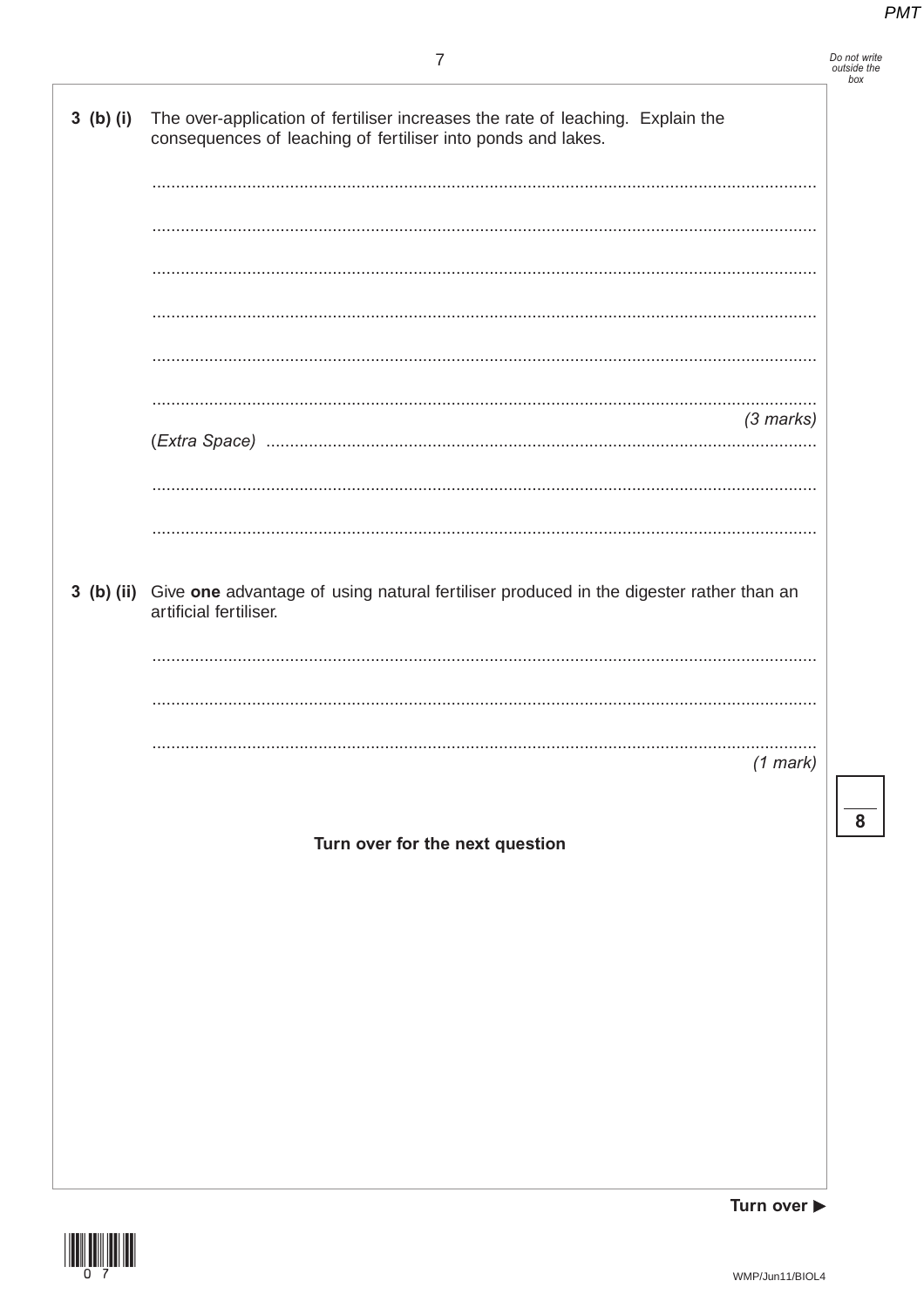

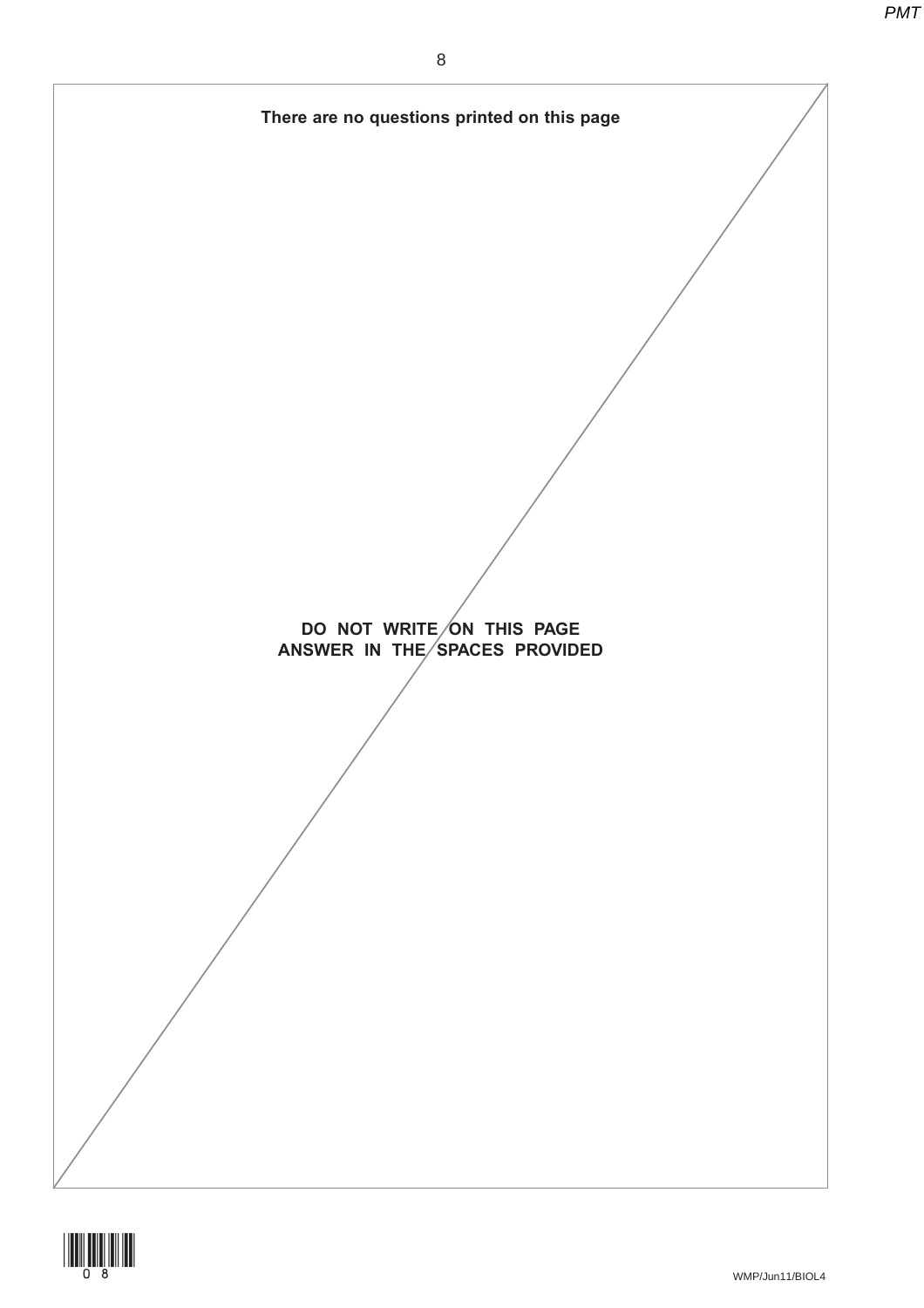| Do not write<br>outside the<br>hox |  |
|------------------------------------|--|
|                                    |  |

| $4$ (a)   | Explain what is meant by birth rate.                                                       |                                                                                    |              |                     |
|-----------|--------------------------------------------------------------------------------------------|------------------------------------------------------------------------------------|--------------|---------------------|
|           |                                                                                            |                                                                                    |              |                     |
|           |                                                                                            |                                                                                    |              |                     |
|           |                                                                                            |                                                                                    |              |                     |
|           |                                                                                            |                                                                                    |              | $(1$ mark)          |
| 4(b)      | Sudan in 2009.                                                                             | The table shows life expectancies for babies born in the United Kingdom and in the |              |                     |
|           |                                                                                            | <b>United Kingdom</b>                                                              | <b>Sudan</b> |                     |
|           | Life expectancy<br>males/years                                                             | 76.5                                                                               | 50.5         |                     |
|           | Life expectancy<br>females/years                                                           | 81.6                                                                               | 52.4         |                     |
| 4 (b) (i) | Describe the patterns shown by these data.                                                 |                                                                                    |              |                     |
|           |                                                                                            |                                                                                    |              |                     |
|           |                                                                                            |                                                                                    |              |                     |
|           |                                                                                            |                                                                                    |              |                     |
|           |                                                                                            |                                                                                    |              |                     |
|           |                                                                                            |                                                                                    |              |                     |
|           |                                                                                            |                                                                                    |              | $(2 \text{ marks})$ |
|           | 4 (b) (ii) Suggest reasons for the differences in the life expectancy shown by these data. |                                                                                    |              |                     |
|           |                                                                                            |                                                                                    |              |                     |
|           |                                                                                            |                                                                                    |              |                     |
|           |                                                                                            |                                                                                    |              |                     |
|           |                                                                                            |                                                                                    |              |                     |
|           |                                                                                            |                                                                                    |              | $(2$ marks)         |
|           |                                                                                            |                                                                                    |              |                     |
|           |                                                                                            |                                                                                    |              |                     |



Turn over ▶

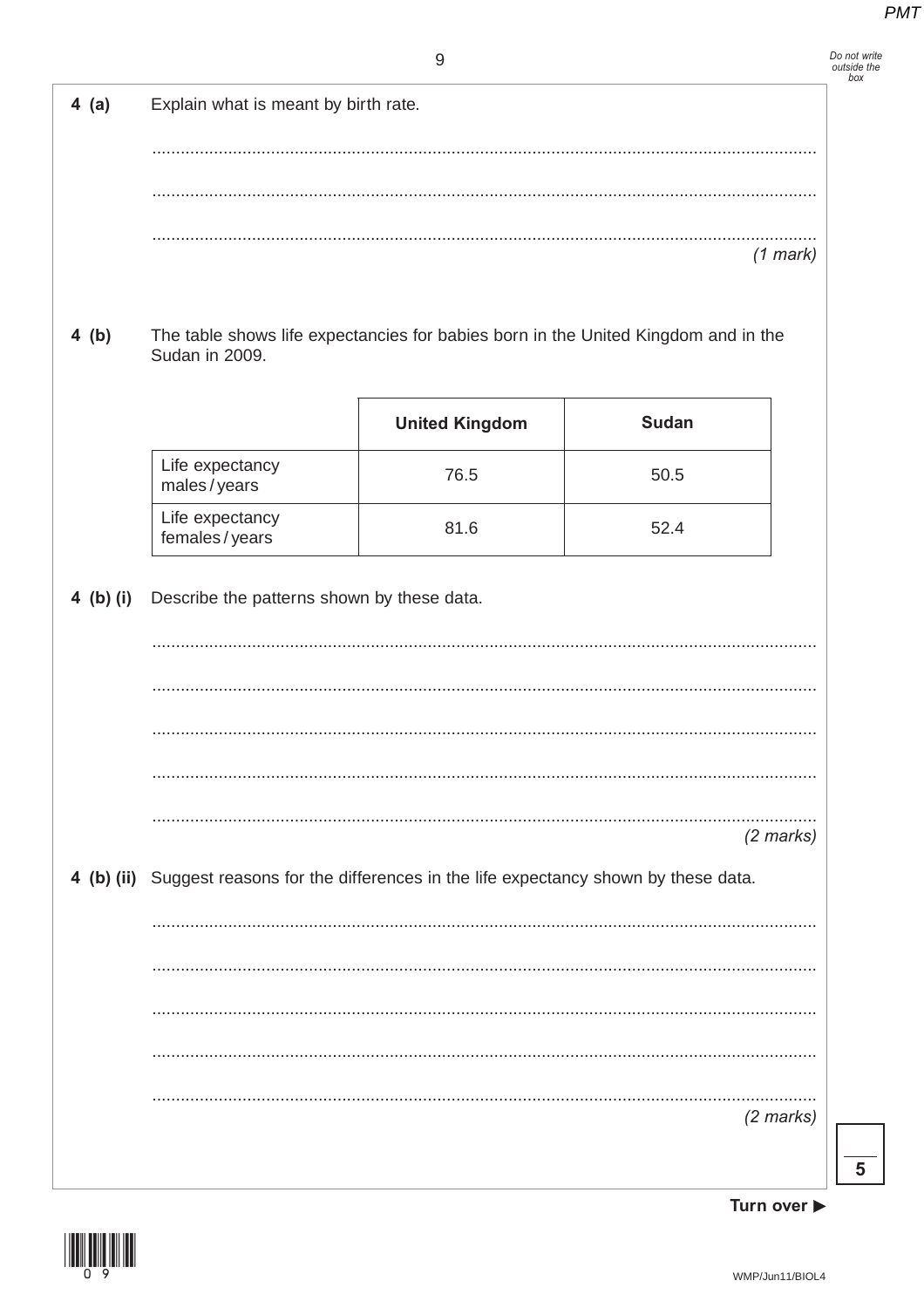| A breeder crossed a black male cat with a black female cat on a number of occasions.<br>The female cat produced 8 black kittens and 4 white kittens.<br>Explain the evidence that the allele for white fur is recessive.<br>5 (a) (i)<br>$(1$ mark)<br>5 (a) (ii) Predict the likely ratio of colours of kittens born to a cross between this black male<br>and a white female.<br>$(1$ mark)<br>5 (b)<br>The gene controlling coat colour has three alleles. The allele <b>B</b> gives black fur,<br>the allele <b>b</b> gives chocolate fur and the allele <b>b</b> <sup>i</sup> gives cinnamon fur.<br>Allele <b>B</b> is dominant to both allele <b>b</b> and $b^i$ .<br>Allele <b>b</b> is dominant to allele $b^i$ .<br>Complete the table to show the phenotypes of cats with each of the genotypes shown.<br>5 (b) (i)<br>Genotype<br>Phenotype<br><b>Bbi</b><br>$bb^{i}$<br><b>Bb</b><br>$(1$ mark) |  | 10 |  |
|--------------------------------------------------------------------------------------------------------------------------------------------------------------------------------------------------------------------------------------------------------------------------------------------------------------------------------------------------------------------------------------------------------------------------------------------------------------------------------------------------------------------------------------------------------------------------------------------------------------------------------------------------------------------------------------------------------------------------------------------------------------------------------------------------------------------------------------------------------------------------------------------------------------|--|----|--|
|                                                                                                                                                                                                                                                                                                                                                                                                                                                                                                                                                                                                                                                                                                                                                                                                                                                                                                              |  |    |  |
|                                                                                                                                                                                                                                                                                                                                                                                                                                                                                                                                                                                                                                                                                                                                                                                                                                                                                                              |  |    |  |
|                                                                                                                                                                                                                                                                                                                                                                                                                                                                                                                                                                                                                                                                                                                                                                                                                                                                                                              |  |    |  |
|                                                                                                                                                                                                                                                                                                                                                                                                                                                                                                                                                                                                                                                                                                                                                                                                                                                                                                              |  |    |  |
|                                                                                                                                                                                                                                                                                                                                                                                                                                                                                                                                                                                                                                                                                                                                                                                                                                                                                                              |  |    |  |
|                                                                                                                                                                                                                                                                                                                                                                                                                                                                                                                                                                                                                                                                                                                                                                                                                                                                                                              |  |    |  |
|                                                                                                                                                                                                                                                                                                                                                                                                                                                                                                                                                                                                                                                                                                                                                                                                                                                                                                              |  |    |  |
|                                                                                                                                                                                                                                                                                                                                                                                                                                                                                                                                                                                                                                                                                                                                                                                                                                                                                                              |  |    |  |
|                                                                                                                                                                                                                                                                                                                                                                                                                                                                                                                                                                                                                                                                                                                                                                                                                                                                                                              |  |    |  |
|                                                                                                                                                                                                                                                                                                                                                                                                                                                                                                                                                                                                                                                                                                                                                                                                                                                                                                              |  |    |  |
|                                                                                                                                                                                                                                                                                                                                                                                                                                                                                                                                                                                                                                                                                                                                                                                                                                                                                                              |  |    |  |
|                                                                                                                                                                                                                                                                                                                                                                                                                                                                                                                                                                                                                                                                                                                                                                                                                                                                                                              |  |    |  |
|                                                                                                                                                                                                                                                                                                                                                                                                                                                                                                                                                                                                                                                                                                                                                                                                                                                                                                              |  |    |  |
|                                                                                                                                                                                                                                                                                                                                                                                                                                                                                                                                                                                                                                                                                                                                                                                                                                                                                                              |  |    |  |
|                                                                                                                                                                                                                                                                                                                                                                                                                                                                                                                                                                                                                                                                                                                                                                                                                                                                                                              |  |    |  |
|                                                                                                                                                                                                                                                                                                                                                                                                                                                                                                                                                                                                                                                                                                                                                                                                                                                                                                              |  |    |  |
|                                                                                                                                                                                                                                                                                                                                                                                                                                                                                                                                                                                                                                                                                                                                                                                                                                                                                                              |  |    |  |
|                                                                                                                                                                                                                                                                                                                                                                                                                                                                                                                                                                                                                                                                                                                                                                                                                                                                                                              |  |    |  |
|                                                                                                                                                                                                                                                                                                                                                                                                                                                                                                                                                                                                                                                                                                                                                                                                                                                                                                              |  |    |  |
|                                                                                                                                                                                                                                                                                                                                                                                                                                                                                                                                                                                                                                                                                                                                                                                                                                                                                                              |  |    |  |

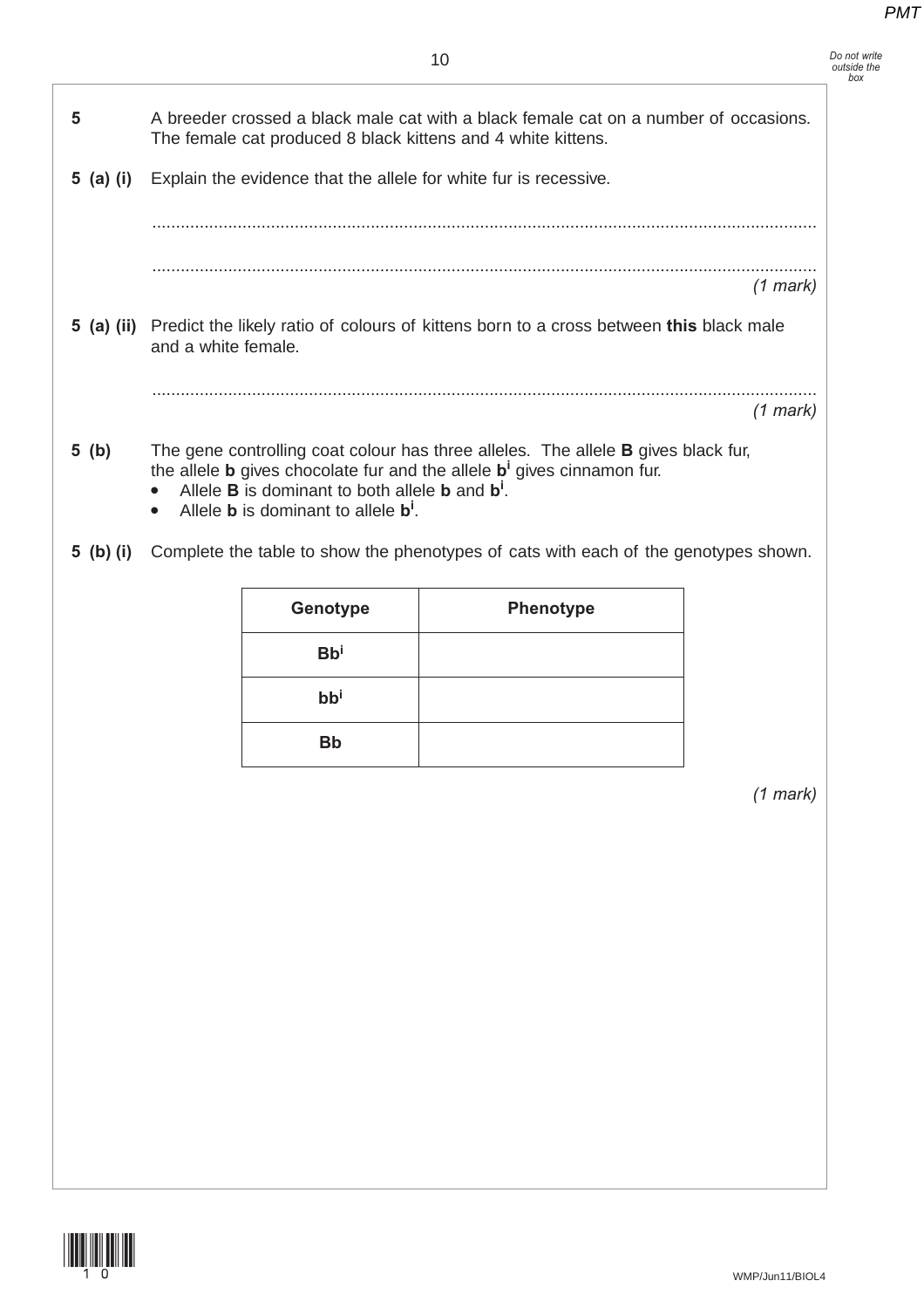| A chocolate male was crossed several times with a black female.<br>They produced<br>11 black kittens<br>2 chocolate kittens<br>5 cinnamon kittens.<br>$\bullet$<br>5 (b) (ii) Using the symbols given on the previous page, complete the genetic diagram to show<br>the results of this cross. |                           |                     |
|------------------------------------------------------------------------------------------------------------------------------------------------------------------------------------------------------------------------------------------------------------------------------------------------|---------------------------|---------------------|
| Parental phenotypes                                                                                                                                                                                                                                                                            | Chocolate male            | <b>Black female</b> |
| Parental genotypes                                                                                                                                                                                                                                                                             |                           | .                   |
| Gametes                                                                                                                                                                                                                                                                                        |                           |                     |
| <b>Offspring genotypes</b>                                                                                                                                                                                                                                                                     |                           |                     |
| <b>Offspring phenotypes</b>                                                                                                                                                                                                                                                                    | <b>Black</b><br>Chocolate | Cinnamon            |
|                                                                                                                                                                                                                                                                                                |                           | $(3$ marks)         |
| 5 (b) (iii) The breeder had expected equal numbers of chocolate and cinnamon kittens from the<br>cross between the chocolate male and black female. Explain why the actual numbers<br>were different from those expected.                                                                      |                           |                     |
|                                                                                                                                                                                                                                                                                                |                           |                     |
|                                                                                                                                                                                                                                                                                                |                           | $(1$ mark)          |
| 5 (b) (iv) The breeder wanted to produce a population of cats that would all have chocolate fur.<br>Is this possible? Explain your answer.                                                                                                                                                     |                           |                     |
|                                                                                                                                                                                                                                                                                                |                           |                     |
|                                                                                                                                                                                                                                                                                                |                           |                     |
|                                                                                                                                                                                                                                                                                                |                           |                     |
|                                                                                                                                                                                                                                                                                                |                           |                     |
|                                                                                                                                                                                                                                                                                                |                           |                     |
|                                                                                                                                                                                                                                                                                                |                           | $(2 \text{ marks})$ |

**9**

**Turn over** 

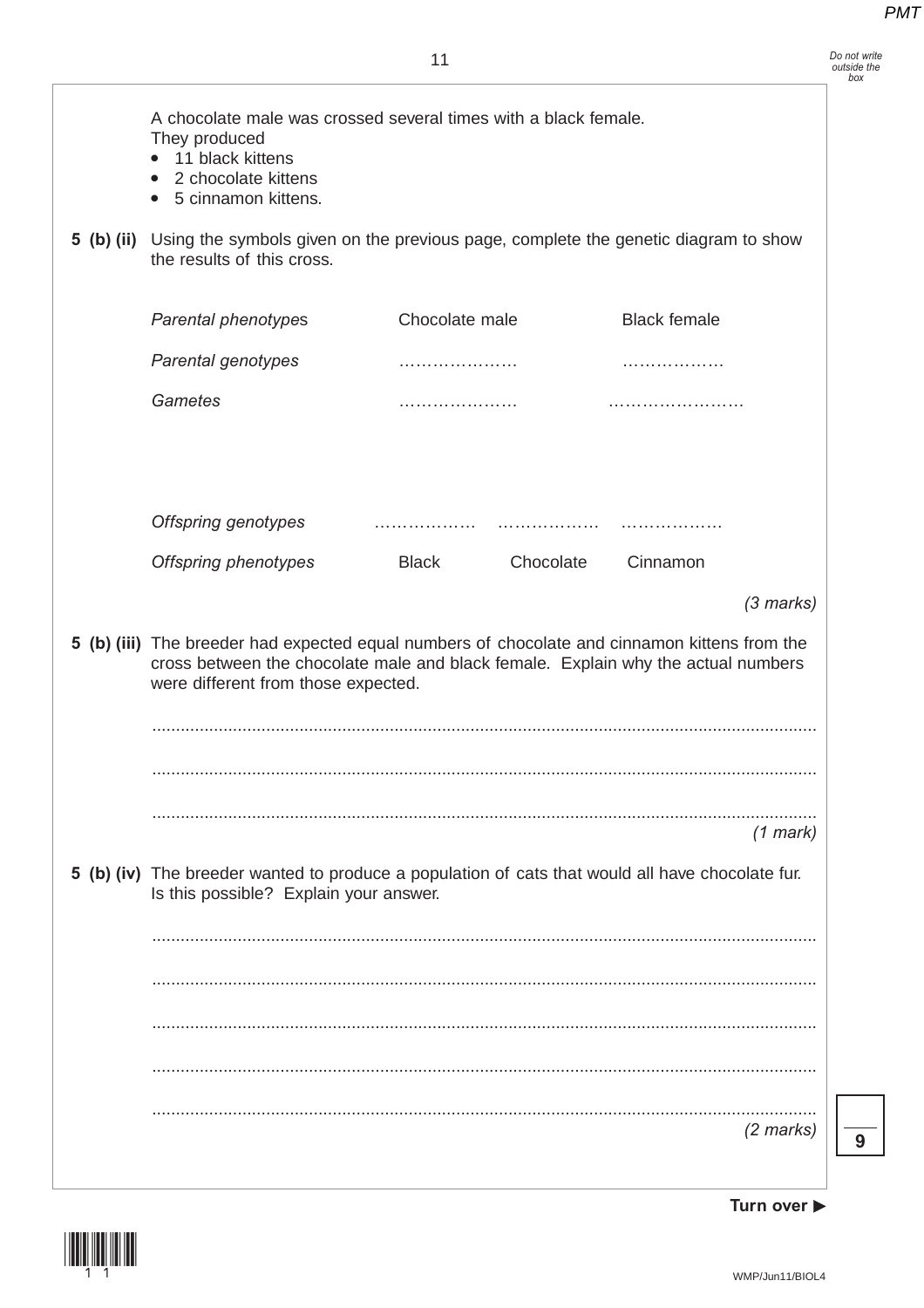*Do not write outside the box*

| 6           | Sea otters were close to extinction at the start of the 20 <sup>th</sup> century. Following a ban<br>on hunting sea otters, the sizes of their populations began to increase. Scientists<br>studied the frequencies of two alleles of a gene in one population of sea otters.<br>The dominant allele, T, codes for an enzyme. The other allele, t, is recessive and<br>does not produce a functional enzyme. |
|-------------|--------------------------------------------------------------------------------------------------------------------------------------------------------------------------------------------------------------------------------------------------------------------------------------------------------------------------------------------------------------------------------------------------------------|
|             | In a population of sea otters, the allele frequency for the recessive allele, t, was found<br>to be 0.2.                                                                                                                                                                                                                                                                                                     |
| $6$ (a) (i) | Use the Hardy-Weinberg equation to calculate the percentage of homozygous<br>recessive sea otters in this population. Show your working.                                                                                                                                                                                                                                                                     |
|             | Answer<br>$\%$<br>$(2$ marks)                                                                                                                                                                                                                                                                                                                                                                                |
|             | 6 (a) (ii) What does the Hardy-Weinberg principle predict about the frequency of the t allele<br>after another 10 generations?                                                                                                                                                                                                                                                                               |
|             |                                                                                                                                                                                                                                                                                                                                                                                                              |
|             | $(1$ mark)                                                                                                                                                                                                                                                                                                                                                                                                   |

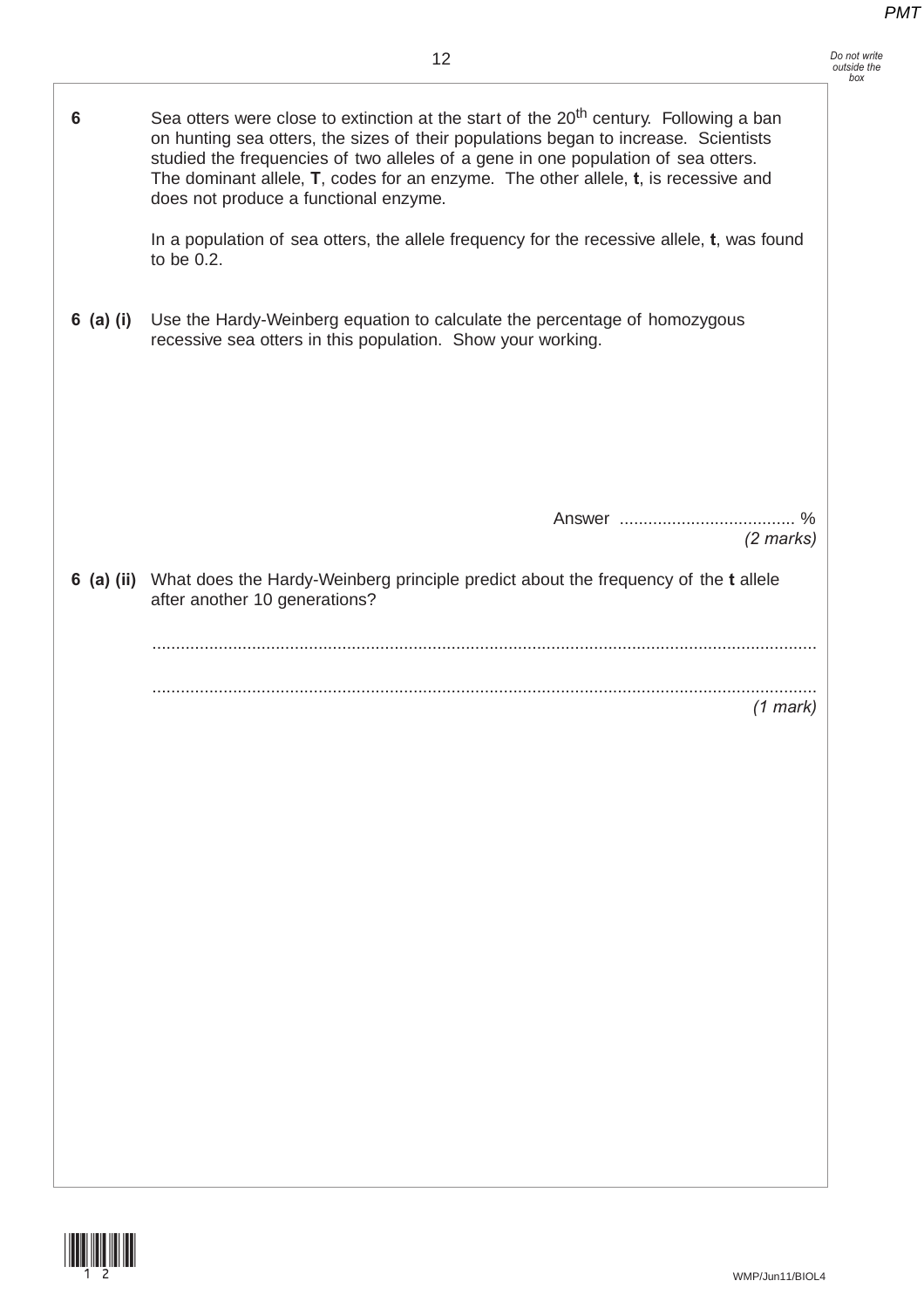Do not write<br>outside the<br>box

| $6$ (b)   | Several years later, scientists repeated their study on this population. They found that<br>the frequency of the recessive allele had decreased.                                                          |  |
|-----------|-----------------------------------------------------------------------------------------------------------------------------------------------------------------------------------------------------------|--|
| 6 (b) (i) | A statistical test showed that the difference between the two frequencies of the t allele<br>was significant at the $P = 0.05$ level.                                                                     |  |
|           | Use the terms probability and chance to help explain what this means.                                                                                                                                     |  |
|           |                                                                                                                                                                                                           |  |
|           |                                                                                                                                                                                                           |  |
|           |                                                                                                                                                                                                           |  |
|           |                                                                                                                                                                                                           |  |
|           | $(2$ marks)                                                                                                                                                                                               |  |
|           | 6 (b) (ii) What type of natural selection appears to have occurred in this population of sea<br>otters? Explain how this type of selection led to a decrease in the frequency of the<br>recessive allele. |  |
|           |                                                                                                                                                                                                           |  |
|           |                                                                                                                                                                                                           |  |
|           |                                                                                                                                                                                                           |  |
|           |                                                                                                                                                                                                           |  |
|           | $(2$ marks)                                                                                                                                                                                               |  |
|           |                                                                                                                                                                                                           |  |
|           |                                                                                                                                                                                                           |  |
|           |                                                                                                                                                                                                           |  |
|           |                                                                                                                                                                                                           |  |
|           |                                                                                                                                                                                                           |  |
|           |                                                                                                                                                                                                           |  |
|           |                                                                                                                                                                                                           |  |
|           |                                                                                                                                                                                                           |  |

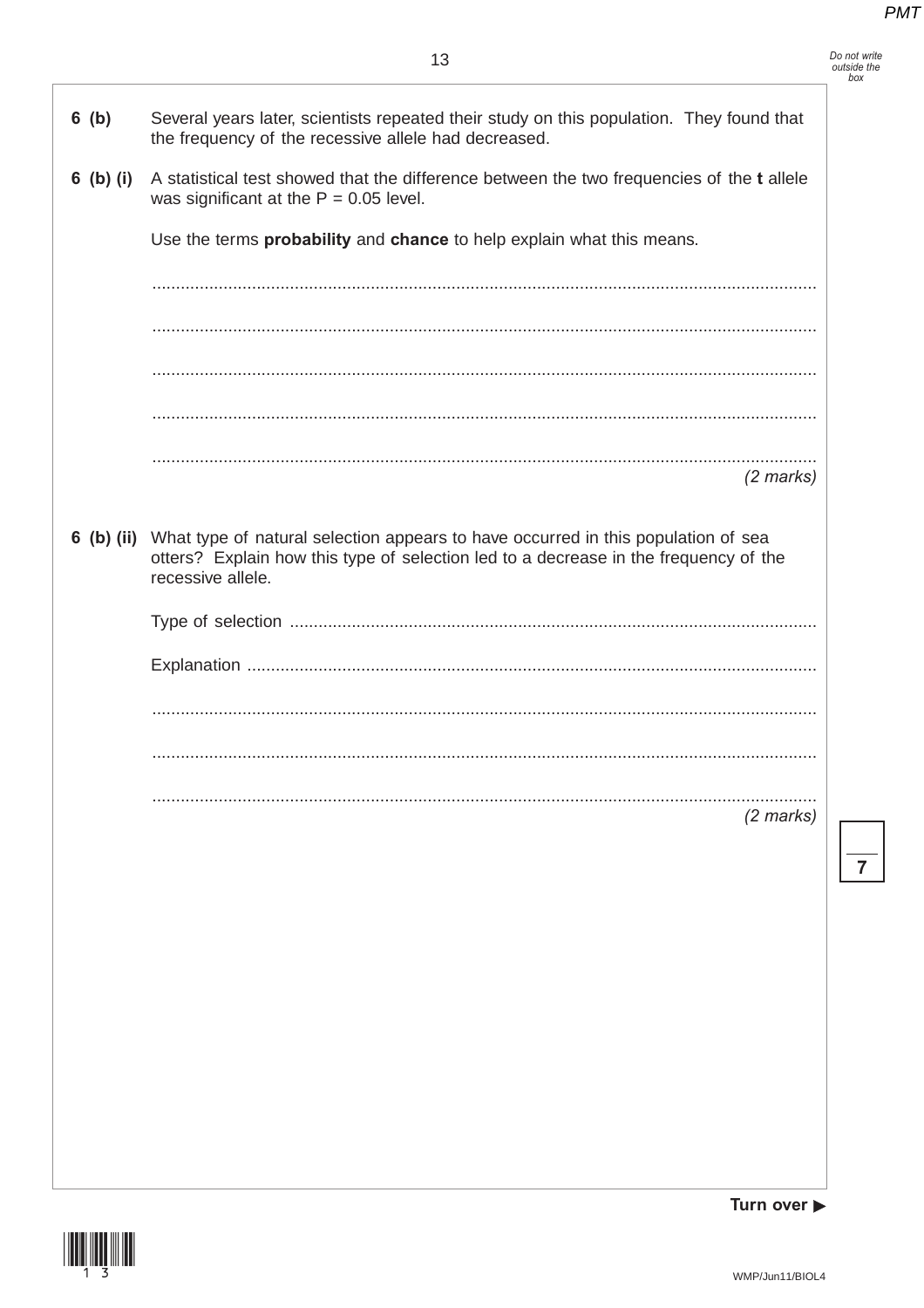*Do not write outside the box*

**7** Parasites are organisms that live on or in host organisms. The populations of many organisms may be reduced by the effects of parasites. Feather mites are small parasites found on the wing feathers of many birds. The mites feed on the oil that the birds produce. This oil keeps the feathers in good condition. Birds unable to oil their feathers properly use more energy in maintaining their body temperature. This results in less energy being available for other processes. Scientists investigated the relationship between the numbers of feather mites and the breeding success of one species of bird, the great tit. **7 (a)** Use the information above to suggest how feather mites could affect breeding in great tits. ............................................................................................................................................ ............................................................................................................................................ ............................................................................................................................................ ............................................................................................................................................ ............................................................................................................................................ *(2 marks)* **7 (b)** The scientists located a large number of great tit nests. They sampled these at random. For each nest they recorded the total number of eggs laid the number of chicks that hatched from the eggs the number of chicks that survived to leave the nest • the total number of feather mites on the two parent birds. **7 (b) (i)** Explain why the scientists sampled the nests at random. ............................................................................................................................................ ............................................................................................................................................ ............................................................................................................................................ ............................................................................................................................................ ............................................................................................................................................ *(2 marks)*

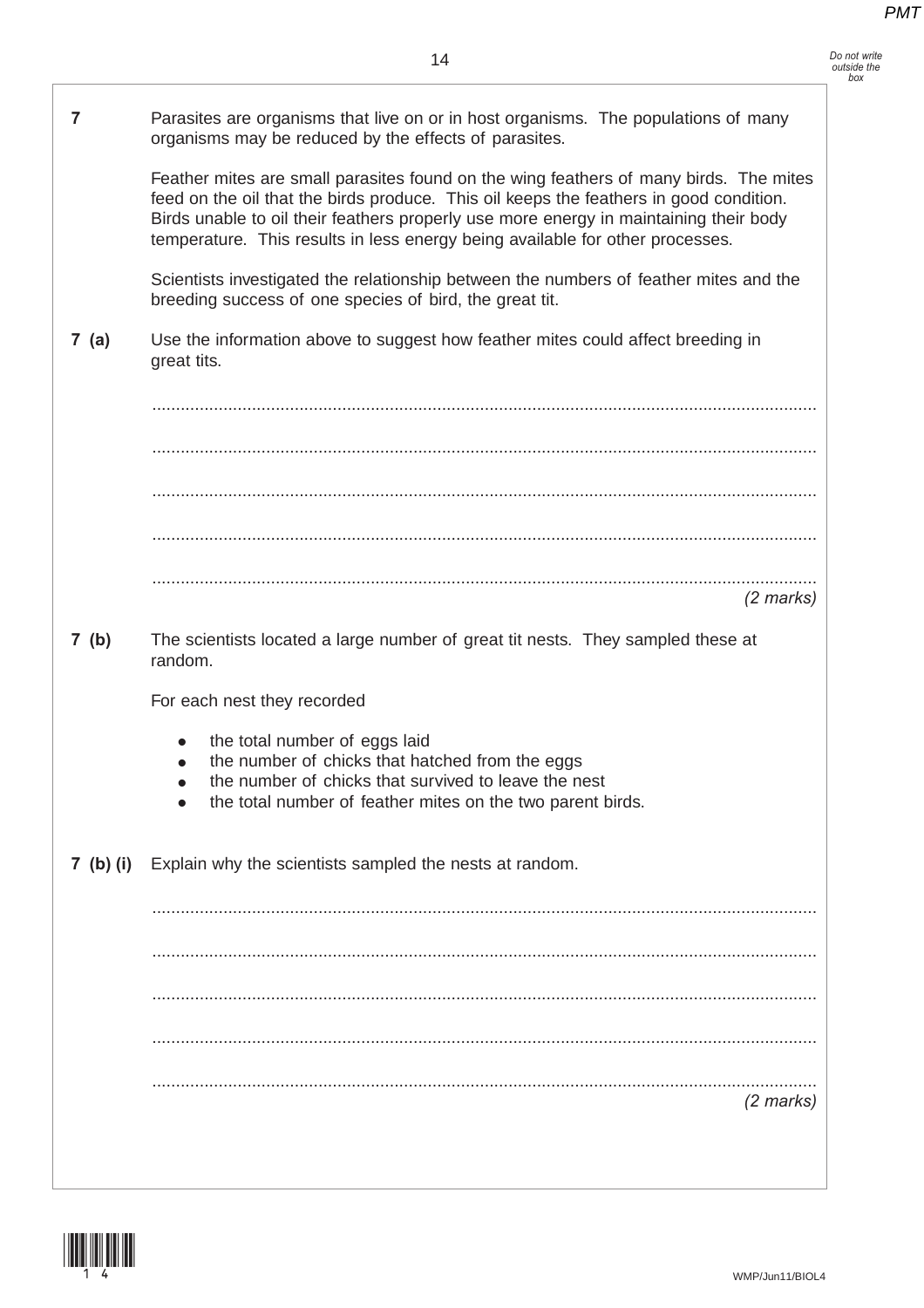Do not write<br>outside the

 $box$ 

The scientists calculated the percentage of each pair's eggs from which chicks survived to leave the nest. They called this 'breeding success per pair'.

The table shows some of the data that the scientists obtained.

| <b>Total number of feather</b><br>mites on both parent birds | <b>Breeding</b><br>success per pair |
|--------------------------------------------------------------|-------------------------------------|
|                                                              | 86                                  |
| 2                                                            | 100                                 |
| 5                                                            | 64                                  |
| 10                                                           | 82                                  |
| 14                                                           | 70                                  |
| 15                                                           | 85                                  |
| 170                                                          | 42                                  |

7 (b) (ii) Do these data support the hypothesis that the presence of feather mites reduces the ability of great tits to reproduce successfully? Give reasons for your answer.

 $(3$  marks) Question 7 continues on the next page



Turn over ▶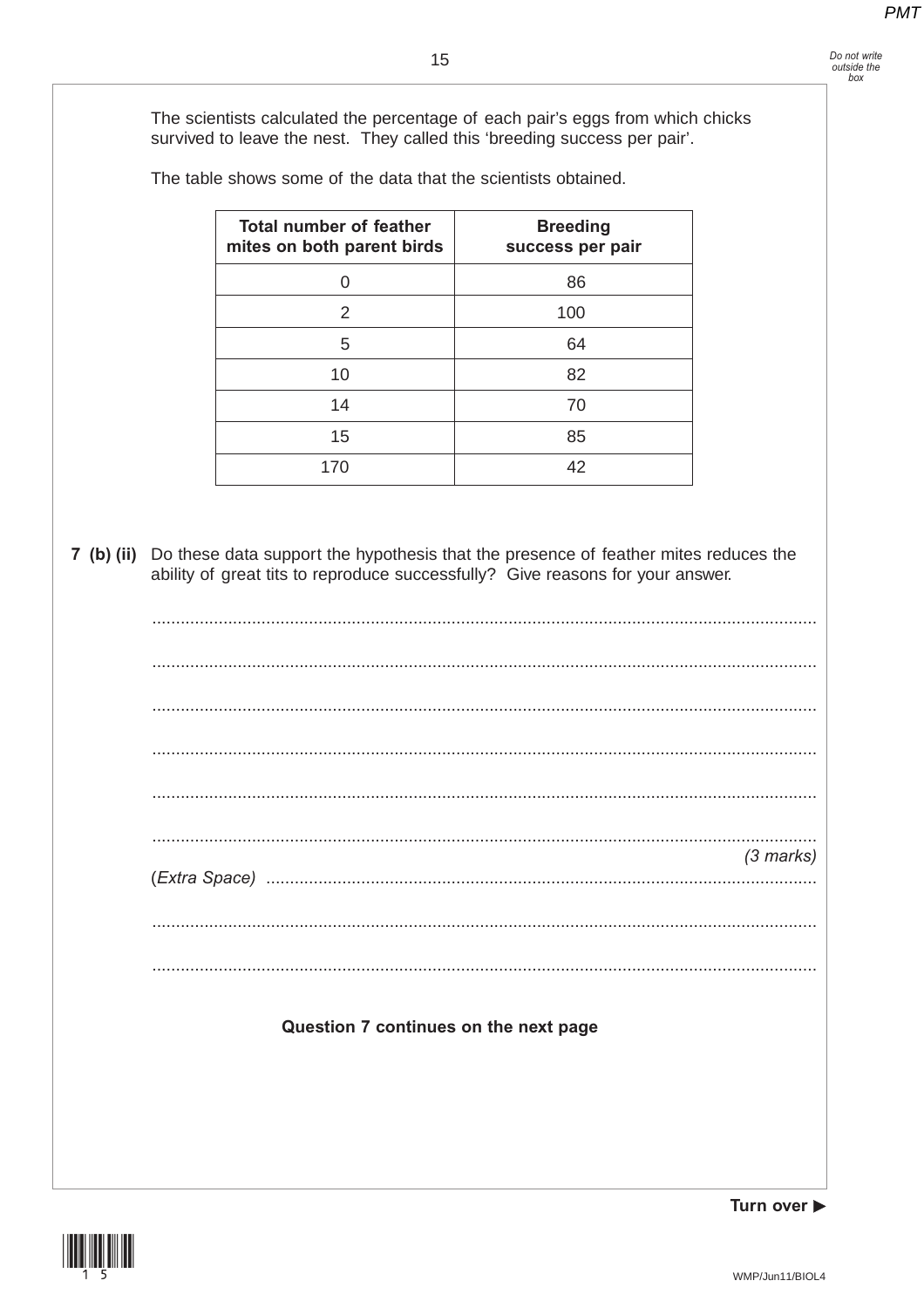| 7 (c)<br>7 (c) (i) | The scientists calculated a correlation coefficient for these data.                                                                                                                                                                                                                                                                        |
|--------------------|--------------------------------------------------------------------------------------------------------------------------------------------------------------------------------------------------------------------------------------------------------------------------------------------------------------------------------------------|
|                    |                                                                                                                                                                                                                                                                                                                                            |
|                    | State a null hypothesis that would be appropriate for this investigation.                                                                                                                                                                                                                                                                  |
|                    |                                                                                                                                                                                                                                                                                                                                            |
|                    | $(1$ mark)                                                                                                                                                                                                                                                                                                                                 |
|                    | 7 (c) (ii) The correlation coefficient that they obtained had a negative value. What does a<br>negative value indicate about these data?                                                                                                                                                                                                   |
|                    |                                                                                                                                                                                                                                                                                                                                            |
|                    | $(1$ mark)                                                                                                                                                                                                                                                                                                                                 |
| 7(d)               | The oil that a great tit puts on its feathers is made in an oil gland at the base of the tail.<br>The bird uses its beak to spread the oil over its feathers. This is called preening.<br>Preening takes place in early morning and evening and empties the oil gland each<br>time. After preening, the oil gland is considerably smaller. |
|                    | At the same time that the scientists recorded the number of feather mites on each<br>great tit, they also measured the size of the oil gland. The graph shows their results<br>and includes the scientist's line of best fit.                                                                                                              |
|                    | Number of<br>feather mites<br>present on<br>parent birds                                                                                                                                                                                                                                                                                   |
|                    |                                                                                                                                                                                                                                                                                                                                            |

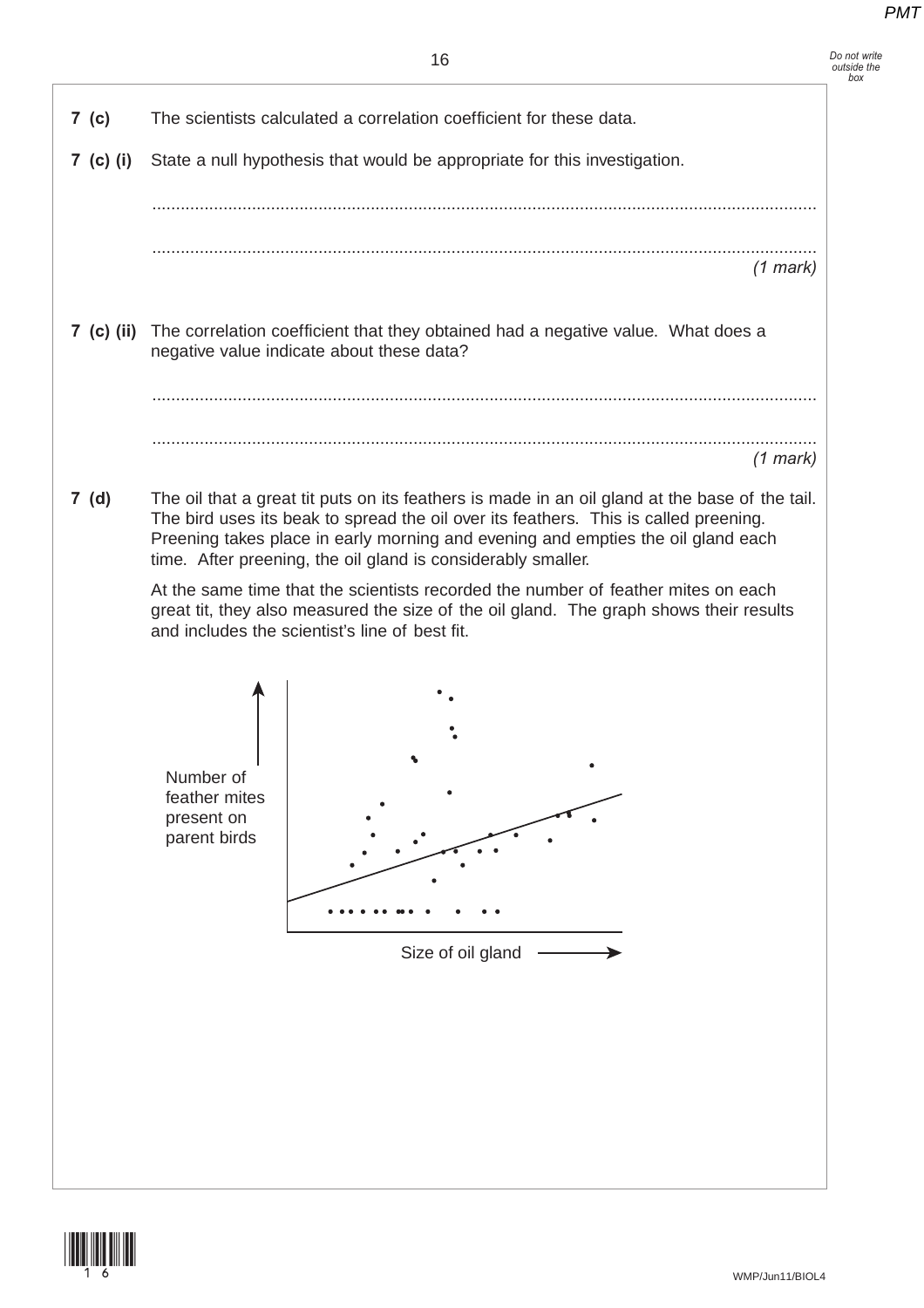### $17$

|            | Do not write |
|------------|--------------|
|            | outside the  |
| $b \sim b$ |              |

| 7 (d) (i) | Describe the relationship between the number of feather mites present on each great<br>tit and the size of the oil gland.                       |
|-----------|-------------------------------------------------------------------------------------------------------------------------------------------------|
|           |                                                                                                                                                 |
|           |                                                                                                                                                 |
|           |                                                                                                                                                 |
|           |                                                                                                                                                 |
|           |                                                                                                                                                 |
|           | $(2$ marks)                                                                                                                                     |
|           | 7 (d) (ii) Explain how measuring the oil gland at the same time as counting the feather mites<br>may have affected the reliability of the data. |
|           |                                                                                                                                                 |
|           |                                                                                                                                                 |
|           |                                                                                                                                                 |
|           |                                                                                                                                                 |
|           | $(2$ marks)                                                                                                                                     |
| 7 (e)     | Feather mites eat pathogenic bacteria and fungi as well as oil. Explain how this may<br>affect the breeding success of the birds.               |
|           |                                                                                                                                                 |
|           |                                                                                                                                                 |
|           |                                                                                                                                                 |
|           |                                                                                                                                                 |
|           |                                                                                                                                                 |
|           | $(2$ marks)                                                                                                                                     |
|           |                                                                                                                                                 |
|           |                                                                                                                                                 |
|           |                                                                                                                                                 |
|           |                                                                                                                                                 |
|           |                                                                                                                                                 |

Turn over  $\blacktriangleright$ 

 $\frac{1}{15}$ 

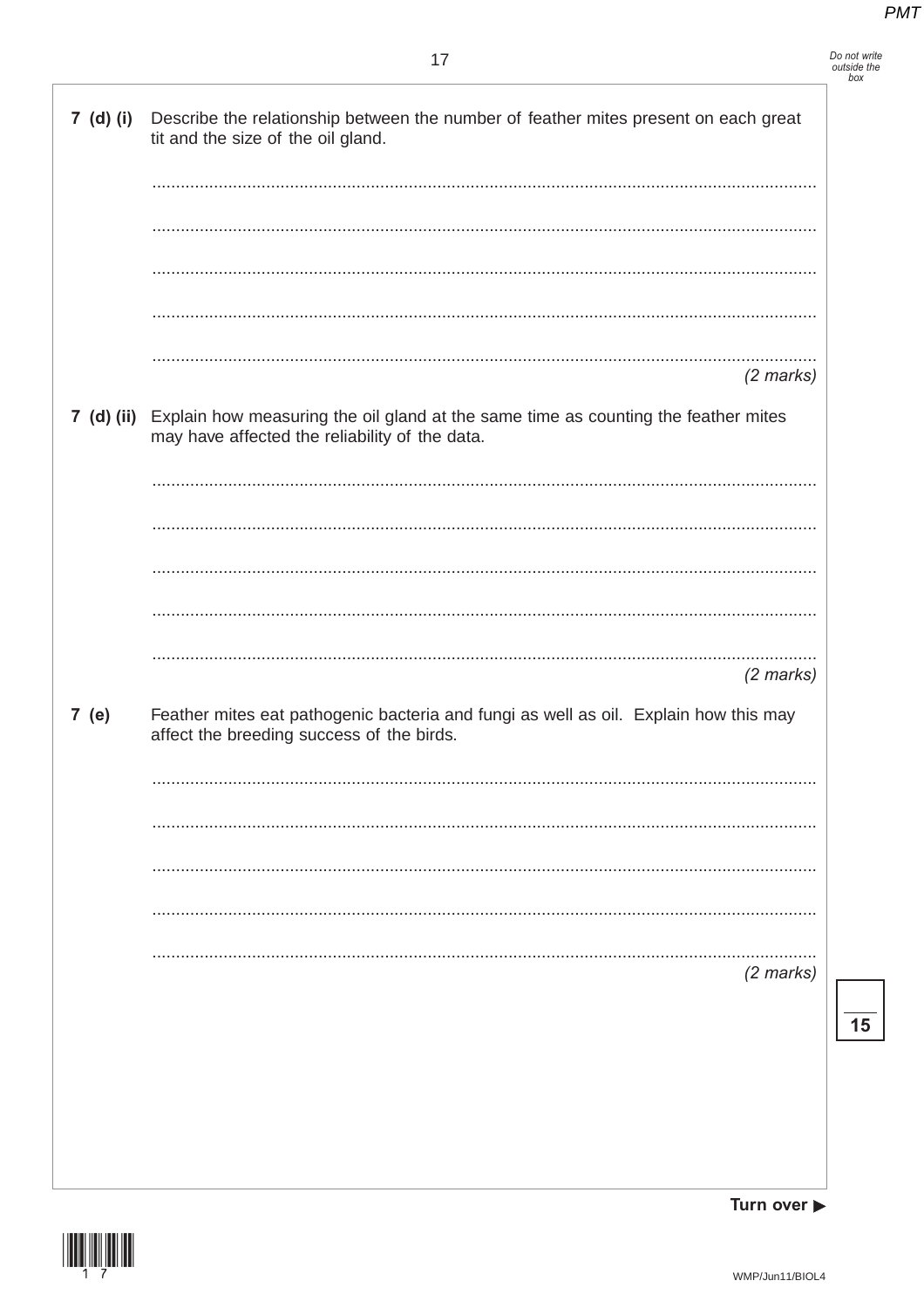| 8    | Much of Indonesia is covered with forest. Large areas of forest have been cleared and<br>planted with oil-palm trees to be used in the production of fuel.                                                      |
|------|-----------------------------------------------------------------------------------------------------------------------------------------------------------------------------------------------------------------|
| 8(a) | In these forests, nitrogen in dead leaves is made available to growing plants by the<br>action of bacteria. Describe the role of bacteria in making the nitrogen in dead leaves<br>available to growing plants. |
|      |                                                                                                                                                                                                                 |
|      |                                                                                                                                                                                                                 |
|      |                                                                                                                                                                                                                 |
|      |                                                                                                                                                                                                                 |
|      |                                                                                                                                                                                                                 |
|      |                                                                                                                                                                                                                 |
|      |                                                                                                                                                                                                                 |
|      |                                                                                                                                                                                                                 |
|      |                                                                                                                                                                                                                 |
|      | $(5$ marks)                                                                                                                                                                                                     |
|      |                                                                                                                                                                                                                 |
|      |                                                                                                                                                                                                                 |
|      |                                                                                                                                                                                                                 |
|      |                                                                                                                                                                                                                 |
|      |                                                                                                                                                                                                                 |
|      |                                                                                                                                                                                                                 |
|      |                                                                                                                                                                                                                 |
|      |                                                                                                                                                                                                                 |
|      |                                                                                                                                                                                                                 |
|      |                                                                                                                                                                                                                 |
|      |                                                                                                                                                                                                                 |
|      |                                                                                                                                                                                                                 |

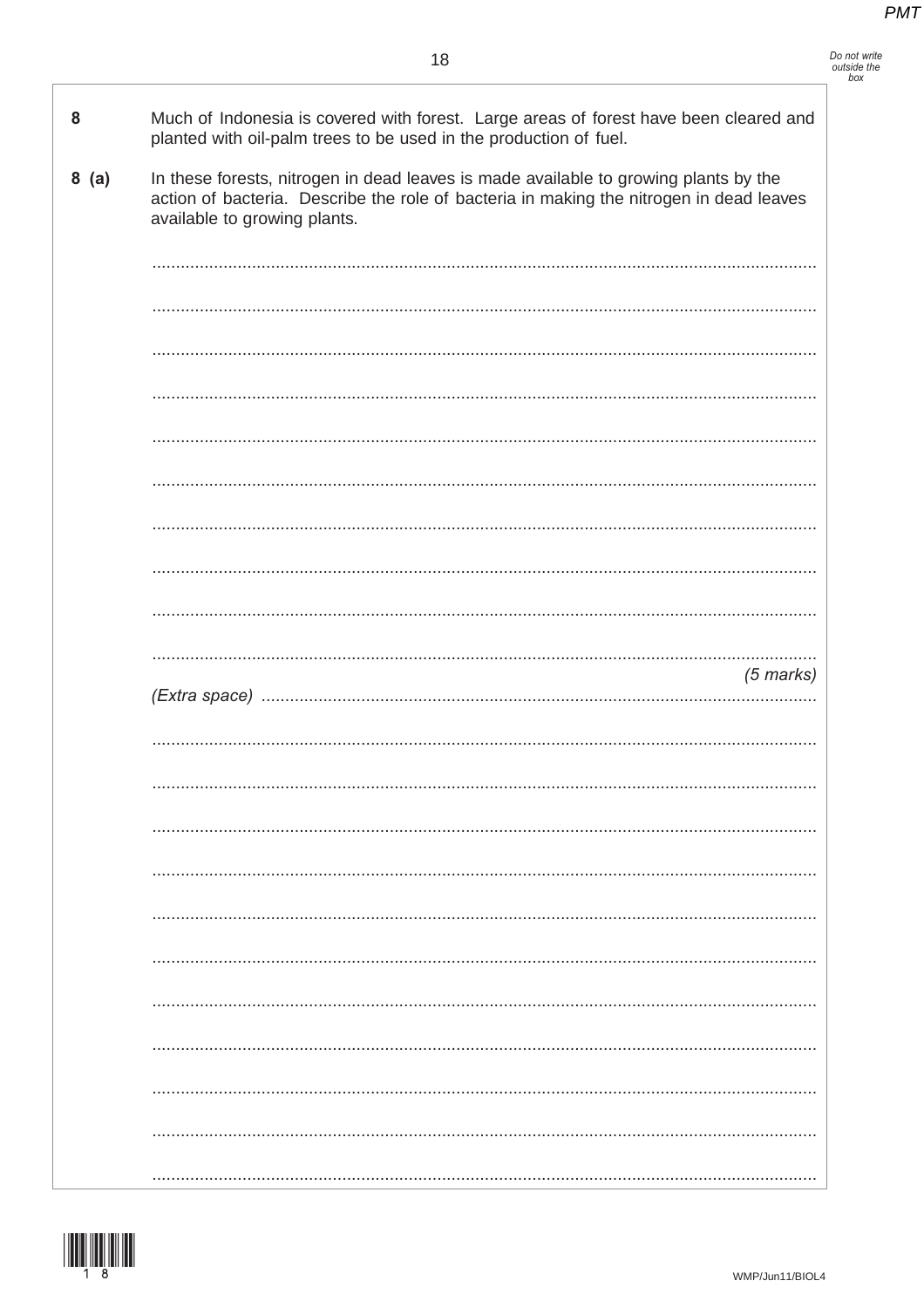Do not write<br>outside the<br>box

### 19

| Describe how and explain why. |                                       |           |
|-------------------------------|---------------------------------------|-----------|
|                               |                                       |           |
|                               |                                       |           |
|                               |                                       |           |
|                               |                                       |           |
|                               |                                       |           |
|                               |                                       |           |
|                               |                                       |           |
|                               |                                       |           |
|                               |                                       | (4 marks) |
|                               |                                       |           |
|                               |                                       |           |
|                               |                                       |           |
|                               |                                       |           |
|                               |                                       |           |
|                               |                                       |           |
|                               | Question 8 continues on the next page |           |
|                               |                                       |           |
|                               |                                       |           |
|                               |                                       |           |
|                               |                                       |           |
|                               |                                       |           |
|                               |                                       |           |
|                               |                                       |           |